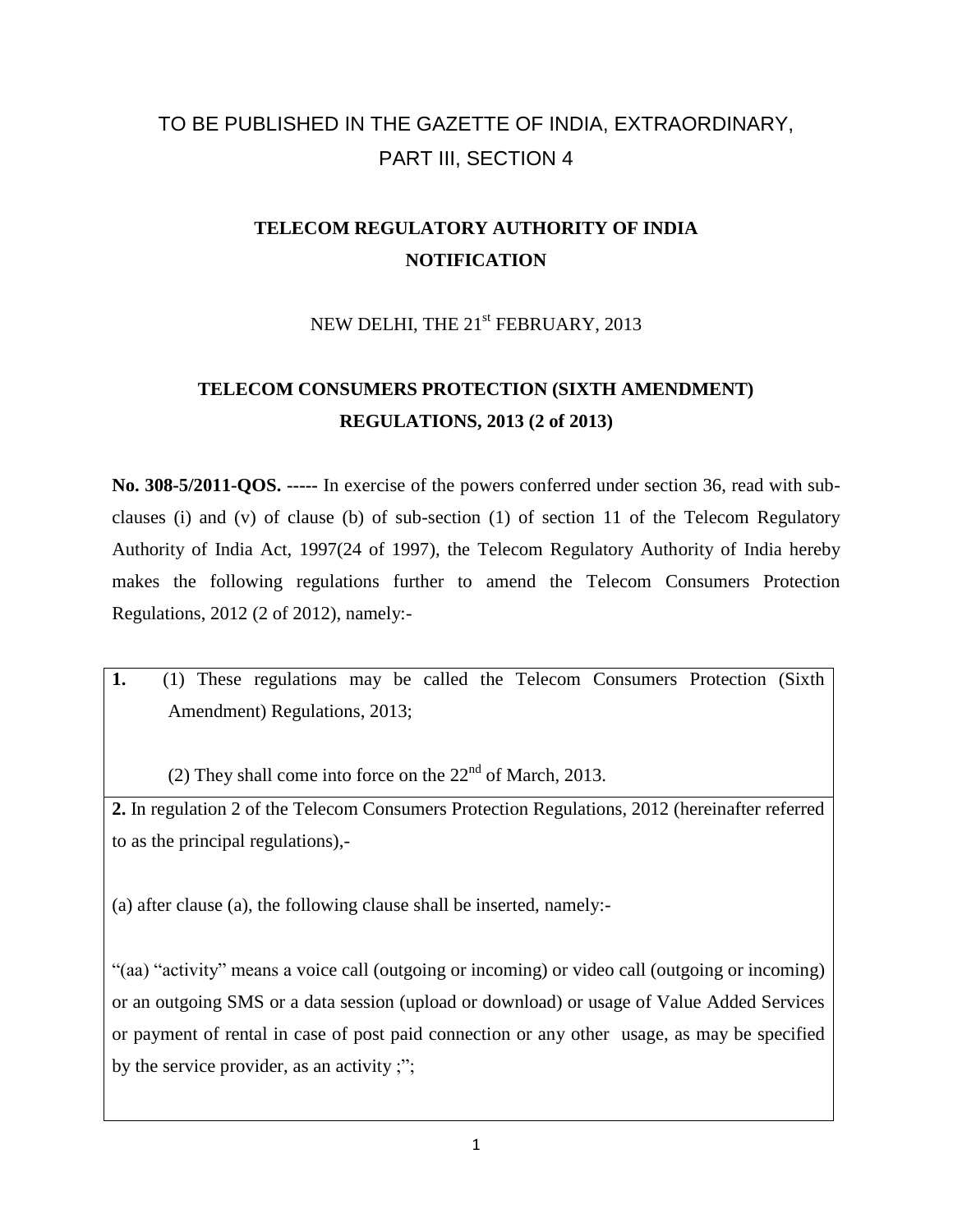(b) after clause (b), the following clause shall be inserted, namely :-

―(ba) ―Automatic Number Retention Scheme‖ means protection from deactivation of cellular mobile telephone connection of a pre-paid consumer for non-usage on deduction of specified amount from the account of the consumer.;";

(c) after clause (h), the following clause shall be inserted, namely:-

"(ha) "Non-usage" means absence of an activity ; ";

(d) after clause (l), the following clause shall be inserted, namely:-

―(la) ―Safe Custody Scheme‖ means the facility for protection from deactivation for non-usage of a cellular mobile telephone connection of a postpaid consumer on the request of the consumer and on payment of specified amount.;";

3. In regulation 3 of the principal regulations, after clause (e), the following clause shall be inserted, namely :-

―(f) the details regarding deactivation of cellular mobile telephone connection due to nonusage.".

4. After Chapter III of the principal regulations, the following Chapter shall be inserted, namely :-

### **"CHAPTER IV**

# **DEACTIVATION OF CELLULAR MOBILE TELEPHONE CONNECTION DUE TO NON-USAGE**

**11. Deactivation of cellular mobile telephone connection of pre-paid consumer due to**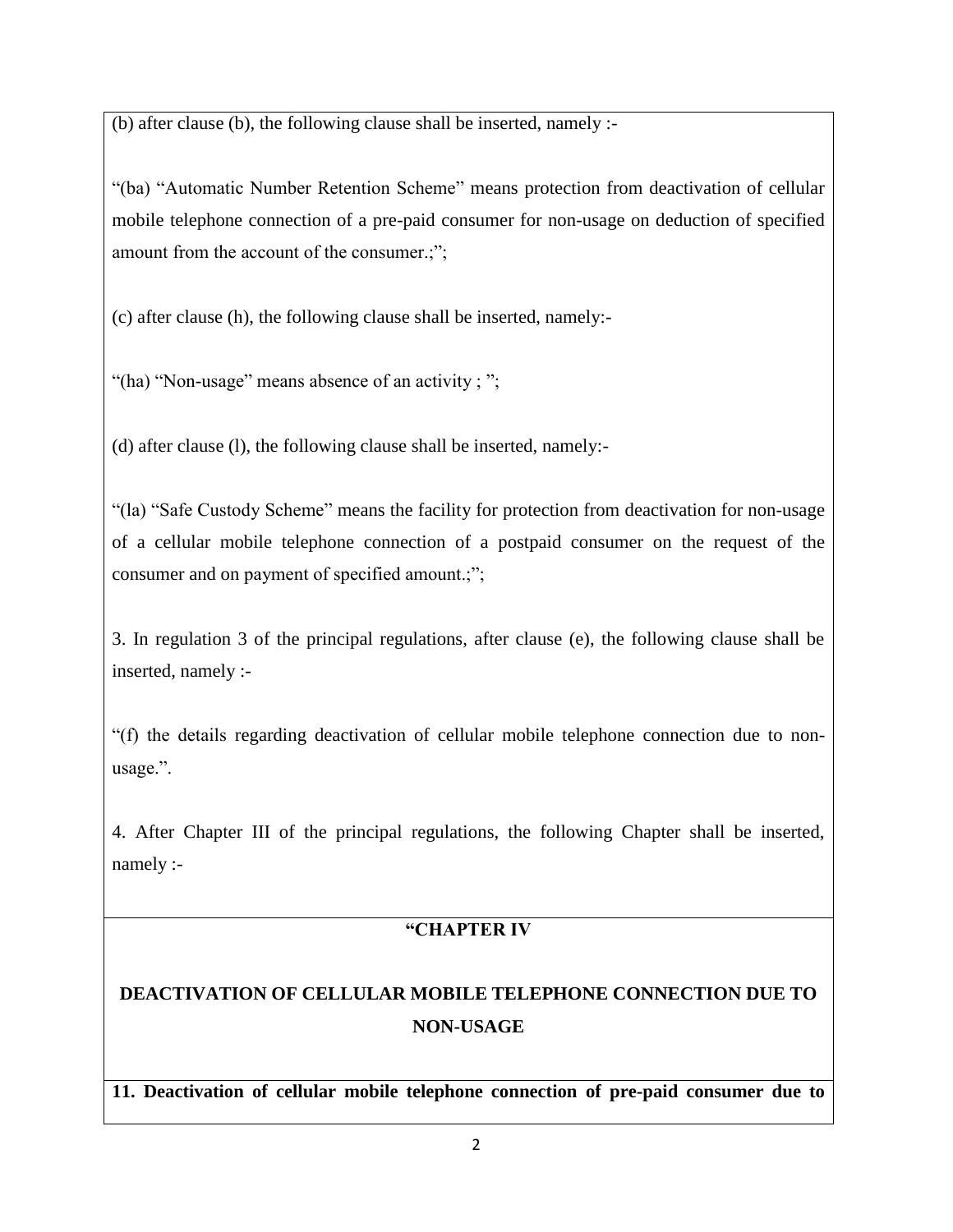**non-usage.-----**Subject to provision of regulation 12, every service provider shall ensure that no cellular mobile telephone connection of a prepaid consumer is deactivated for non-usage, for a minimum period of ninety days or such longer period as may be specified by the service provider.

**12. Automatic Number Retention scheme for pre-paid consumers.-----**(1) No service provider shall deactivate the cellular mobile telephone connection of a pre-paid consumer for non-usage if an amount exceeding twenty rupees or such lesser amount, as may be specified by the service provider, is available in the account of such consumer:

Provided that the service provider may deduct an amount not exceeding twenty rupees, as may be specified by the service provider, from the pre-paid account of the consumer for extension of period of non-usage beyond ninety days.

(2) Upon deduction of the amount mentioned in sub-regulation (1), the non-usage period of the cellular mobile connection of the consumer shall be extended by a further period of thirty days and this process shall be repeated till such time the minimum amount exceeding twenty rupees or such lesser amount, as may be specified by the service provider under sub-regulation (1), is available in the account of the consumer.

(3) If a consumer performs an activity during the extended period of non-usage, he shall be entitled for a fresh period of non-usage of ninety days or such longer period as may be specified by the service provider.

**13. Safe Custody scheme for post-paid consumers.-----**(1) Every service provider shall implement a safe custody scheme for postpaid consumers.

(2) No service provider shall deactivate the cellular mobile telephone connection of a post-paid consumer for non-usage if such consumer makes a request for safe custody of his telephone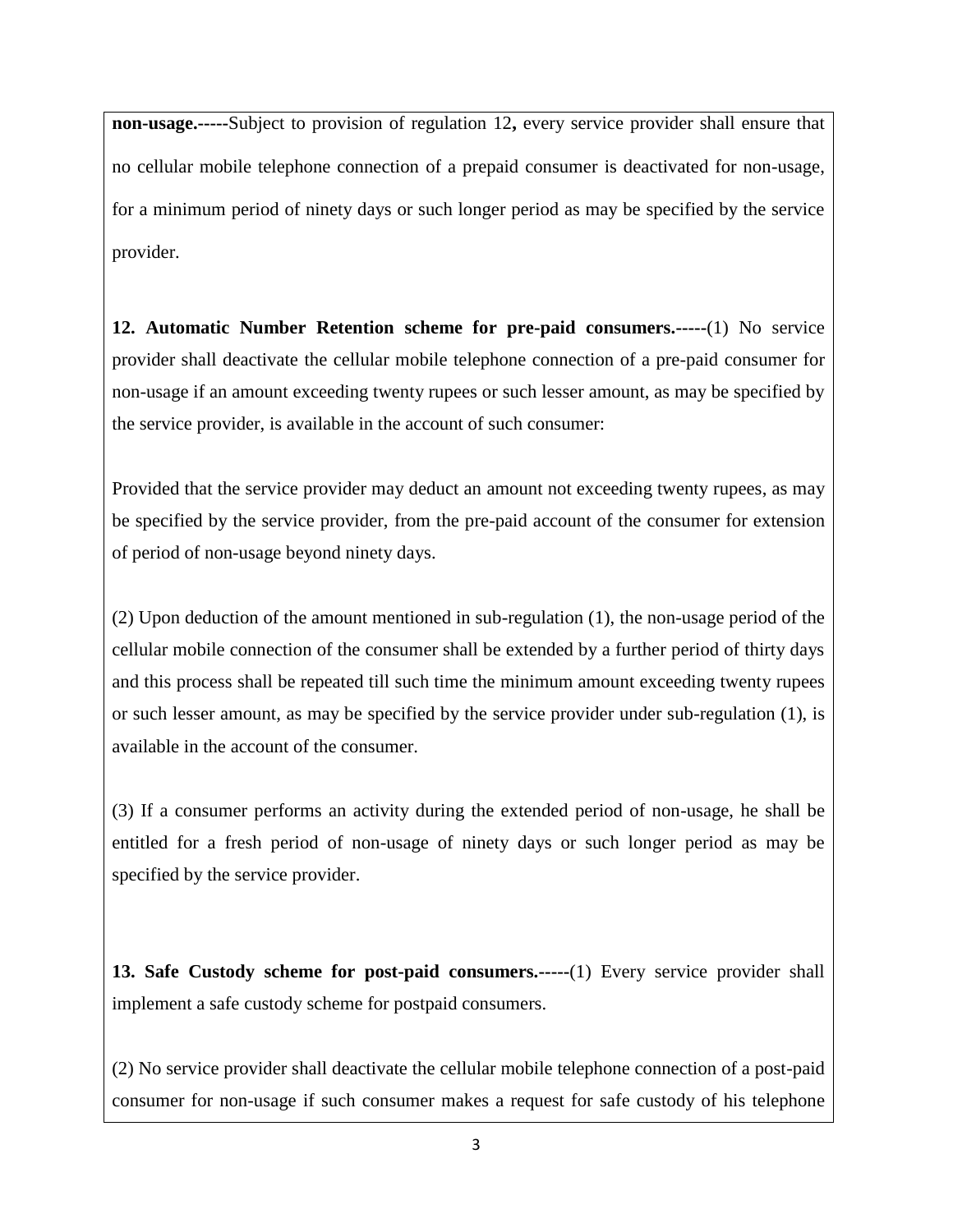connection and makes payment of an amount not exceeding one hundred fifty rupees for every three months or part thereof, as may be specified by the service provider.

(3) The service provider shall not charge monthly rental from the consumer during the period of safe custody of the cellular mobile telephone connection.

(4) If the post paid consumer of the cellular mobile telephone connection has made payment of advance rent for a specified period, the service provider shall not deactivate the mobile connection of such consumer on the ground of non-usage during the period for which advance rent has been paid.

(5) If the consumer of cellular mobile telephone connection makes a request for restoration of his mobile connection during the period of safe custody, the service provider shall, within twenty four hours of receipt of request, restore his mobile connection.

**14. The grace period for reactivation------**(1) The cellular mobile telephone connection of a consumer deactivated for non-usage shall not be allocated to any other consumer till the expiry of a minimum period of fifteen days or such longer period, as may be specified by the service provider, from the date of deactivation and during such period the consumer can get his mobile connection reactivated by making payment of an amount not exceeding twenty rupees, as may be specified by the service provider.

**15. Communication of information to the consumer.**-----(1) Every service provider shall communicate to the consumers, in a transparent manner, the following information:-

- (a) the period of non-usage after which the mobile connection of the consumer is liable to be deactivated;
- (b) the details of the activities, the absence of which shall amount to non-usage;
- (c) the details of Automatic Number Retention scheme;
- (d) the details of Safe Custody scheme; and
- (e) the grace period for reactivation of the cellular mobile telephone connection.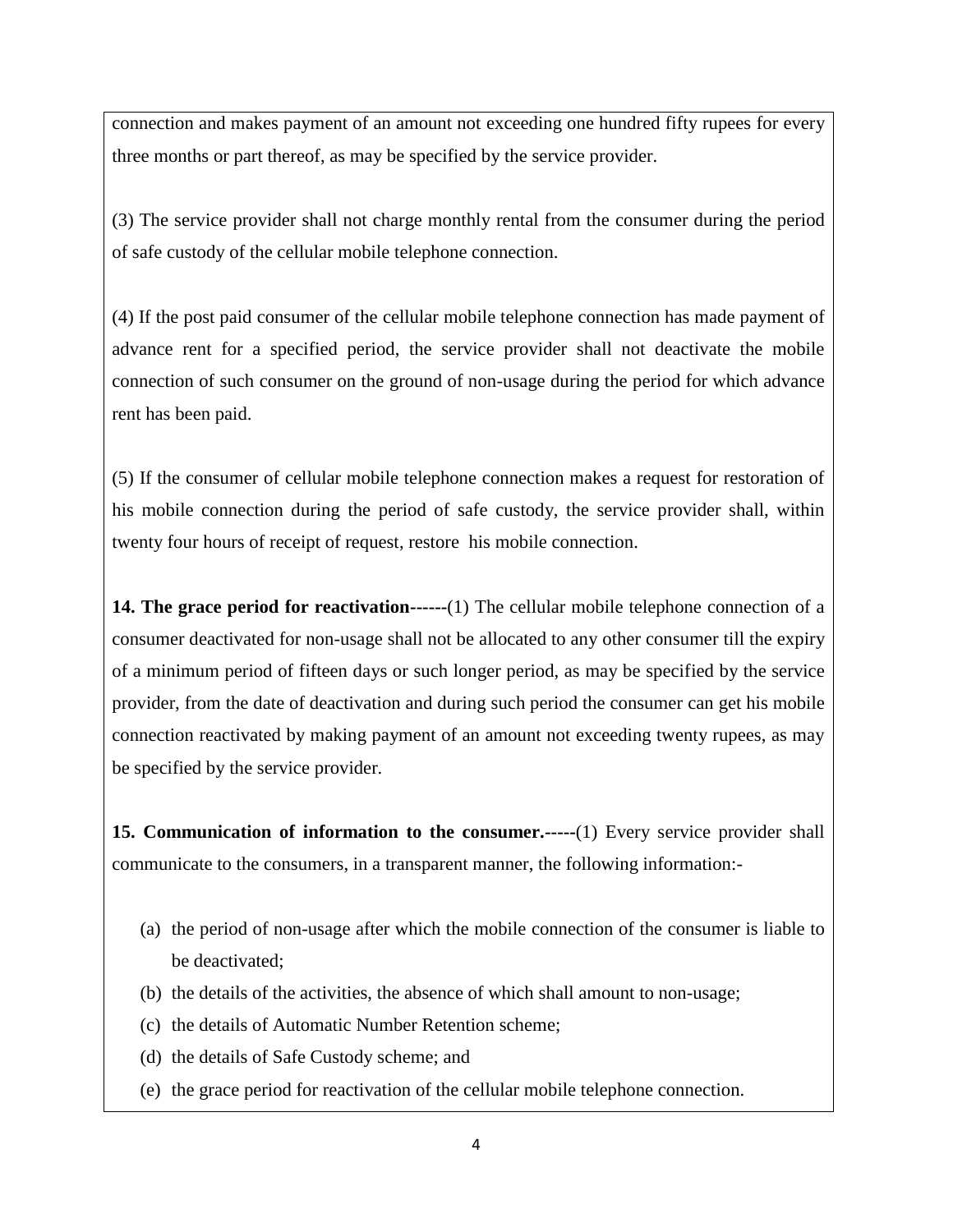(2) The information mentioned in sub-regulation (1) shall be intimated to the consumer through :-

- (a) Start Up Kit and Customer Acquisition Form;
- (b) tariff leaflets or brochures, if any;
- (c) display on the website, retail points of sale and complaint centres of the service provider;
- (d) publication in one English and one regional language newspaper every six months along with the tariff published under direction F. No. 301-14/2010-ER dated the  $16<sup>th</sup>$  January, 2012; and
- (e) SMS within ten days from the date of commencement of these regulations and every six months thereafter.

(3) Every service provider shall, immediately on deduction of an amount under regulation 12, provide to the consumer through SMS the following information :-

- (a) the amount deducted;
- (b) the purpose for which the deduction is made; and
- (c) the balance amount available in the pre-paid account of the consumer.‖.

(Rajeev Agrawal) **SECRETARY** 

Note.1. — The principal regulations were published in the Gazette of India, Extraordinary, Part III, Section 4 dated the 6th January, 2012 vide notification number No. 308-5/2011- QOS dated the  $6<sup>th</sup>$  January, 2012.

Note.2. – The principal regulations were amended vide Notification No.308-5/2011-QOS and published in the Gazette of India,Extraordinary, Part III, Section 4 dated the 11thJanuary, 2012.

Note.3.–The principal regulations were further amended vide Notification No.308-5/2011-QOS and published in the Gazette of India, Extraordinary, Part III, Section 4 dated the 21stFebruary, 2012.

Note.4.- The principal regulations were further amended vide Notification No.308-5/2011-QOS and published in the Gazette of India, Extraordinary, Part III, Section 4 dated the 7th March, 2012.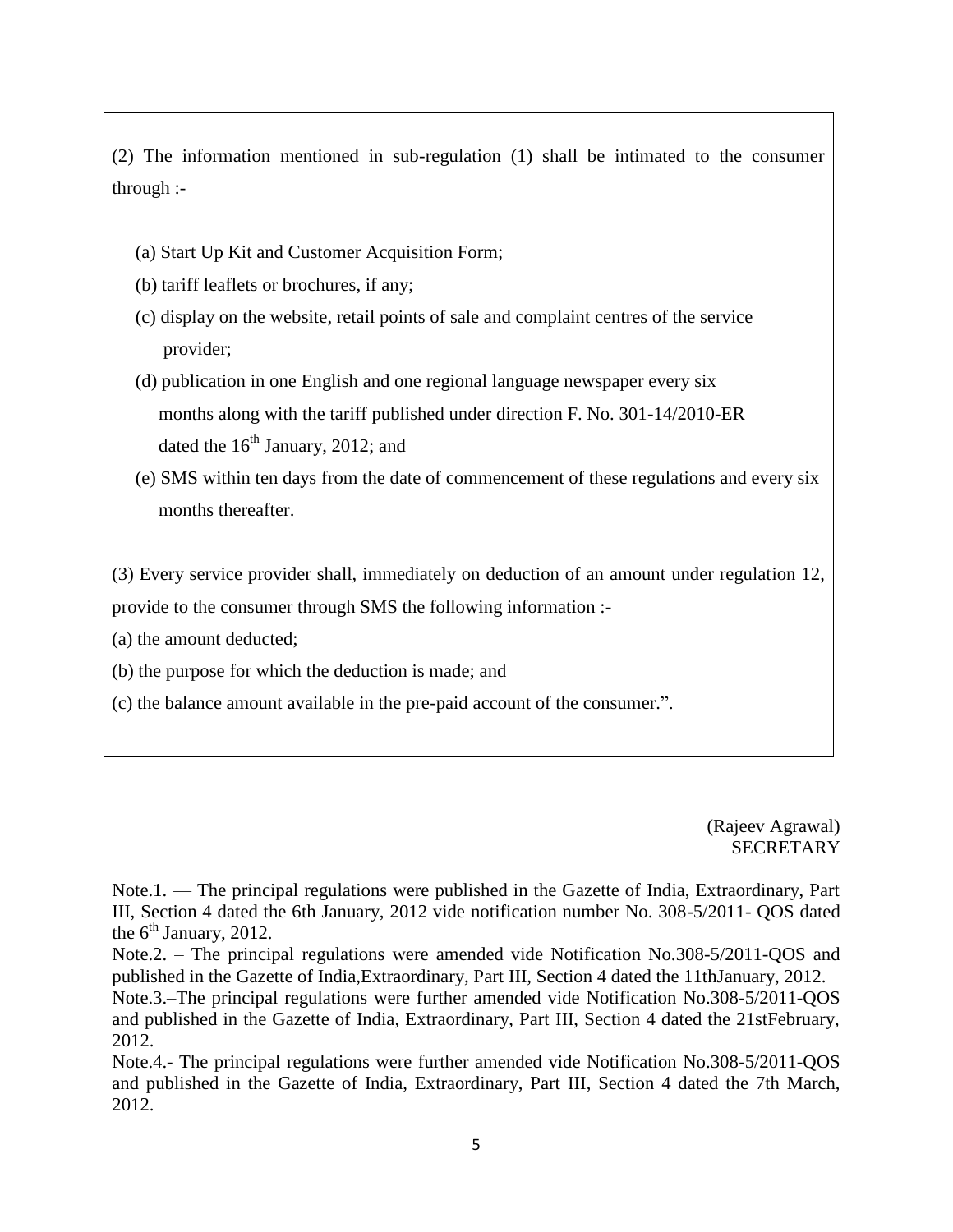Note.5. – The principal regulations were further amended vide Notification No.308-5/2011-QOS and published in the Gazette of India, Extraordinary, Part III, Section 4 dated the 22nd October, 2012.

Note.6. – The principal regulations were further amended vide Notification No.308-5/2011-QOS and published in the Gazette of India, Extraordinary, Part III, Section 4 dated the 27<sup>th</sup> November, 2012.

Note.7. –The Explanatory Memorandum explains the objects and reasons of the Telecom Consumers Protection (Sixth Amendment) Regulations, 2013 (2 of 2013).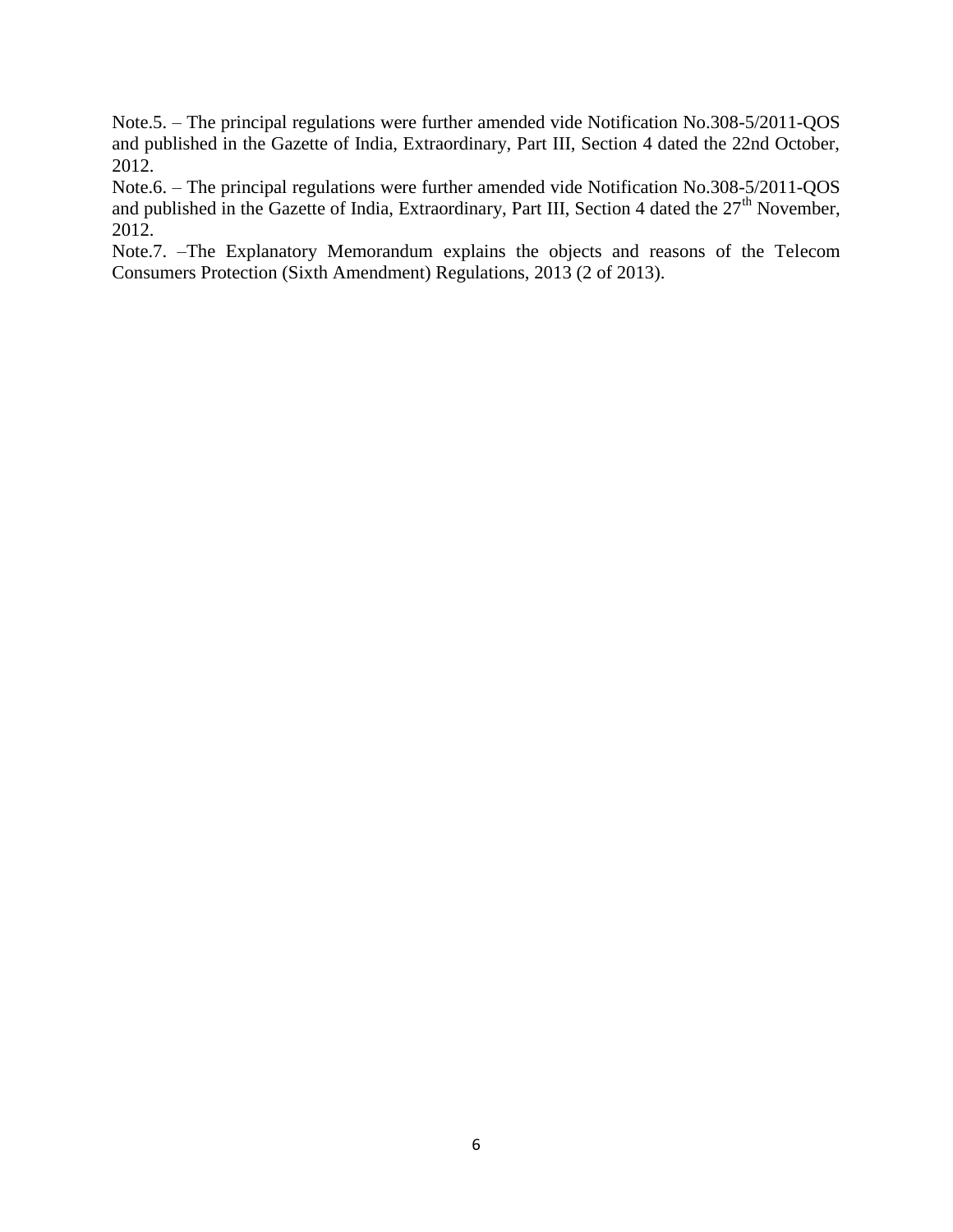#### **EXPLANATORY MEMORANDUM**

1. Several Telecom Service Providers (TSPs) currently prescribe a condition of deactivation if the Cellular Mobile Telephone connections remain inactive for a certain specified period. On such deactivation the balance amount in the account of the pre-paid consumer gets forfeited. This practice sometimes causes inconvenience to genuine consumers.

2. The TSPs contend that Cellular Mobile Telephone connections in a state of continuous non-usage not only block scarce numbering resource but also block their database space in various systems like the Billing System, Customer Resource Management platforms etc. Keeping such connections active in the system for unduly long period becomes nonremunerative for the TSPs. The Authority observed that the criteria for deactivation followed by TSPs are not uniform and also are not transparently conveyed to the consumers. With a view to protect the interests of the consumers while seeking to ensure better utilization of scarce numbering resources, the Authority had initiated a consultation process for seeking views of stakeholders on various aspects relating to deactivation of SIMs or mobile connections on the ground of non-usage. After considering the views of stakeholders and keeping in view other factors relevant to the issue, the Authority has decided to put in place certain regulatory guidelines through an amendment to the Telecom Consumer Protection Regulation, 2012. The Authority wishes to make it clear that there is no intention to mandate deactivation of Cellular Mobile Telephone connections on the ground of non-usage. It is solely at the discretion of the TSPs whether or not to prescribe any such condition for deactivation.

#### **'Non-usage' attracting the condition of deactivation**

3. The consultation paper had listed several possible activities which could constitute ‗usage' of the Cellular Mobile Telephone Service connection. The list of activities, absence of which constitute non-usage given in the regulation, is not exhaustive. While some of the activities have been mandated to constitute usage, the TSPs will continue to have the flexibility to include any other activity like activation of voucher, incoming SMS etc. in the scope of usage, if they wish to do so.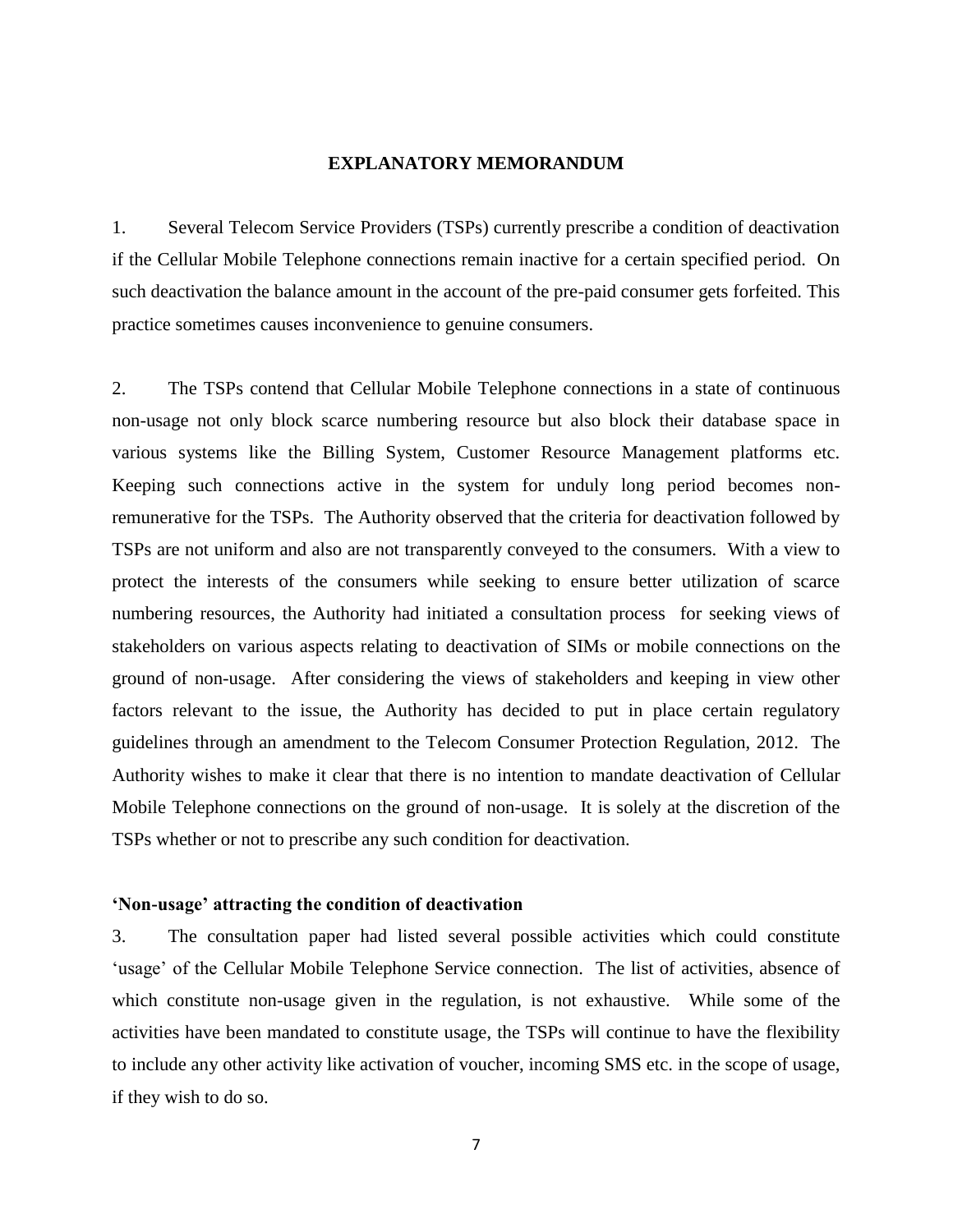4. Currently, most of the service providers prescribe sixty days of non-usage as the criteria for deactivation of Cellular Mobile Telephone Service connections. The suggestions by stakeholders are generally in the range of 50 days to 180 days. The Authority has decided to prescribe a minimum of ninety days of non-usage with a grace period of fifteen days for reactivation. The service providers will have the flexibility to decide a duration of non-usage longer than ninety days for the purpose of deactivation. During the grace period, the consumer will have the option to seek reactivation of the same number on payment of the prescribed fee which shall not exceed rupees twenty.

#### **Automatic Number Retention (ANR) and Safe Custody Schemes**

5. The ANR Scheme which is meant for Mobile prepaid consumers enables the consumers to protect their numbers (Cellular Mobile Telephone connections) irrespective of absence of activity beyond the period (not below ninety days) specified for the purpose, by keeping sufficient balance in their accounts. The service providers shall extend the date of deactivation by thirty days on each occasion after deducting the prescribed amount not exceeding rupees twenty from the balance available. If during such extended period the consumer performs any activity specified as 'usage', his Cellular Mobile Telephone connection shall be considered as active for a fresh period (not below ninety days) specified by the TSPs for deactivation due to non-usage. This process of deducting the specified charge under ANR scheme from the pre-paid balance of the consumer shall continue till such time the balance in the account falls below the prescribed amount under these regulations. This scheme does not require any explicit positive action on the part of the prepaid consumers and works automatically. The service providers also get compensated for the work done in keeping the Cellular Mobile Telephone connections active in the system. The ANR scheme ensures that forfeiture of balance amount in cases of deactivation due to non-usage is kept at the minimum and thus prevents unjust enrichment of TSPs. The amount already deducted from account of the consumer under the ANR scheme is not required to be refunded in case the consumer, performs activity during the extended period of non-usage under ANR scheme.

6. ‗Safe Custody Scheme' is meant for Mobile postpaid consumers. The concerns on account of deactivation due to non-usage are different and perhaps less relevant for postpaid